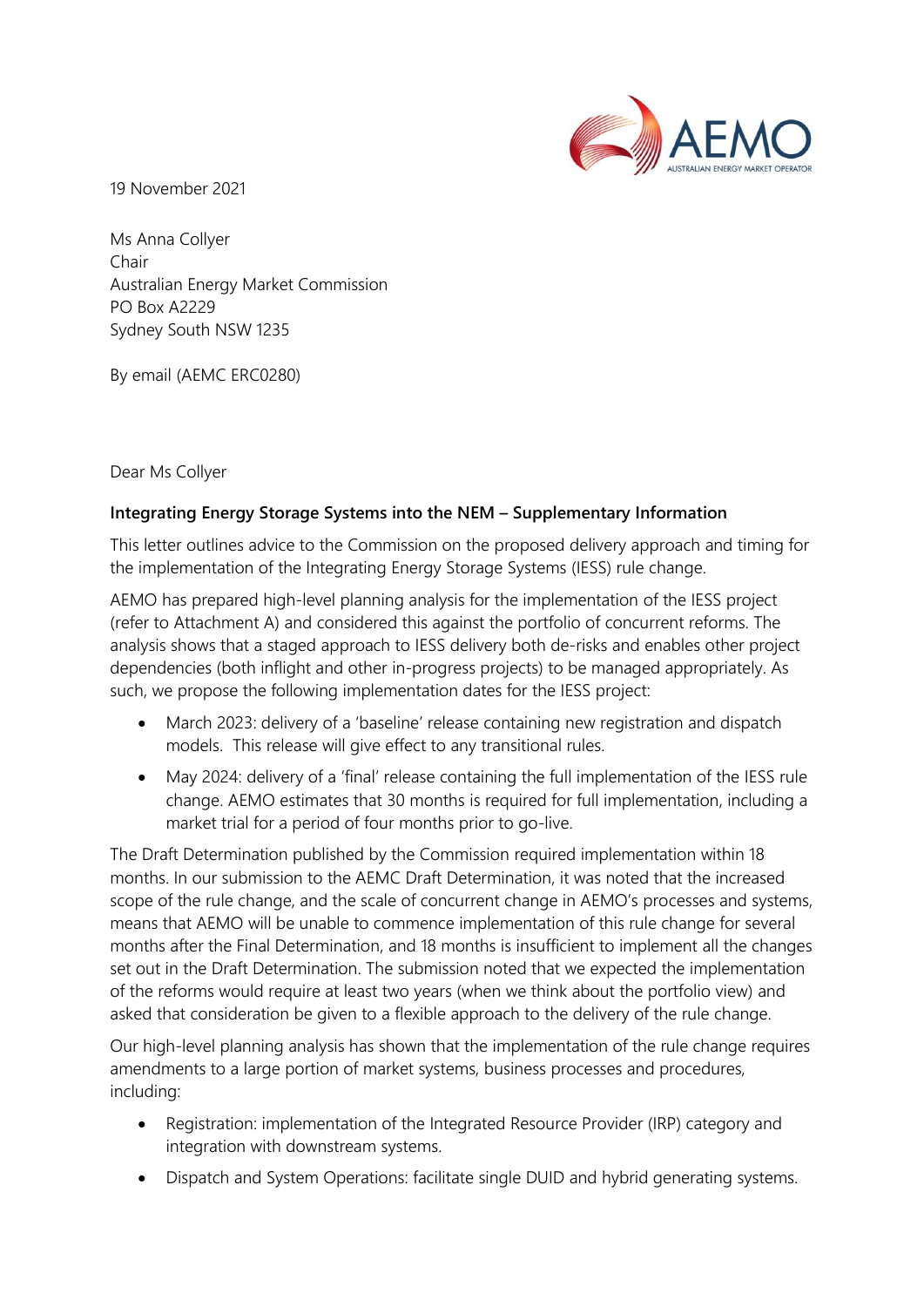

• Settlements and Retail: changes to settlement calculations, metering, and retail systems as well as integration of reforms into settlement and prudential processes and systems.

The implementation of the IESS rule change is estimated to cost between \$20m to \$30m.

A key determinant of AEMO's implementation timeline are the dependencies for the current inflight projects in the retail and metering market systems. AEMO is not able to commence work on the metering solution until after the Global Settlements rule change go-live in May 2022. The Metering solution is an important input to the Settlements solution due to the growing complexity of metering configurations in the NEM. In turn, integration of the reforms into the Settlements system is required to give effect to the rule change.

In addition, the ESB Post 2025 Final Report also noted that AEMO would work with industry to develop a NEM 2025 Implementation Roadmap (Roadmap) that appropriately sequences and seeks to reduce overall implementation costs. AEMO notes the implementation timeline for IESS may be influenced by the Roadmap.

Should you have any questions on the matters in our advice please contact Kevin Ly, Group Manager Regulation at [kevin.ly@aemo.com.au.](mailto:kevin.ly@aemo.com.au)

Yours sincerely

Violette Mouchaileh Executive General Manager, Reform Delivery

Attachment: IESS implementation Timeline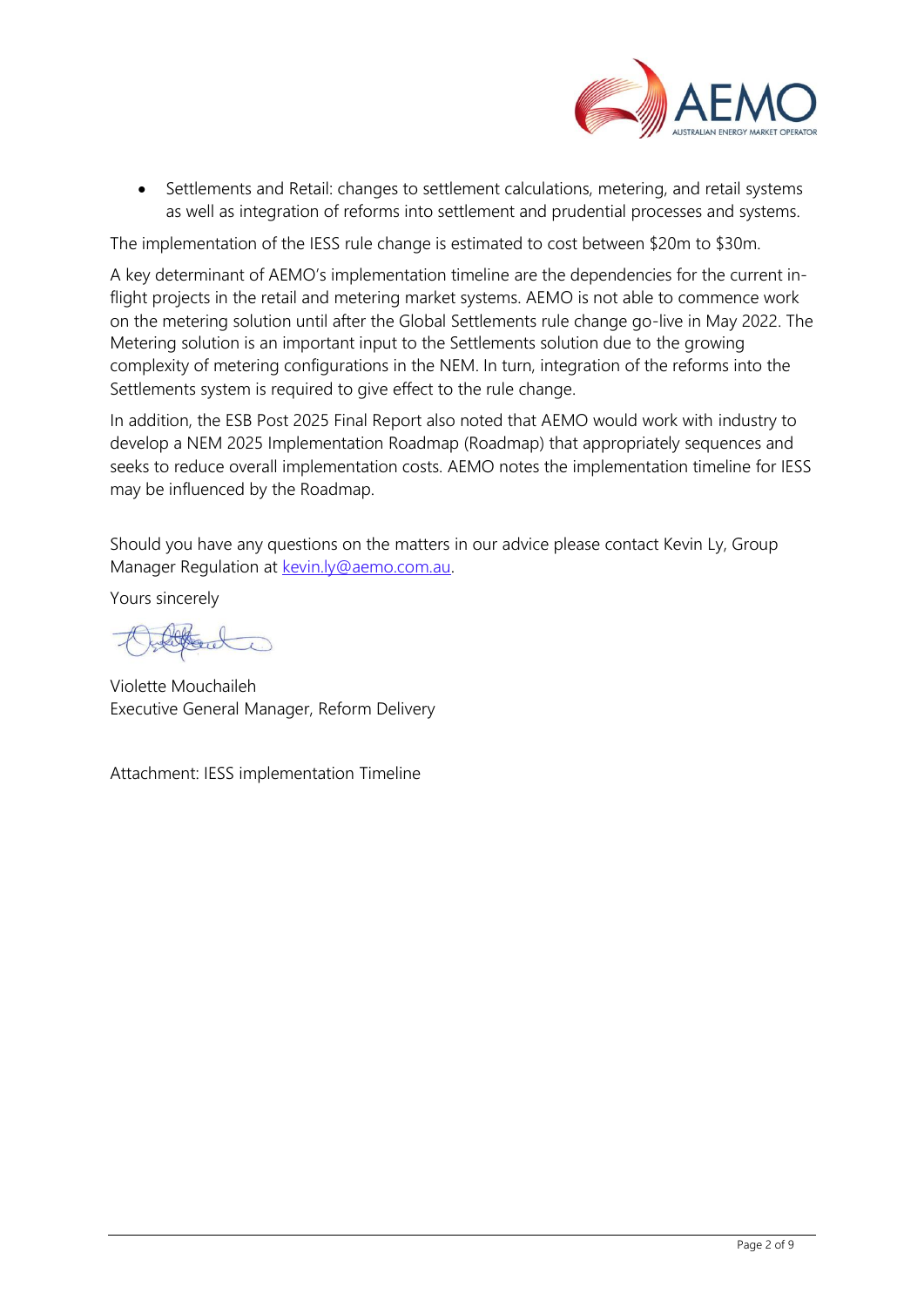

## ATTACHMENT A: IESS IMPLEMENTATION TIMELINE

- 1. Scope of IESS rule change project
- 1.1. Market system and process changes

Table 1 outlines the significant number of changes (or new functionality) to market systems and processes that are required for the delivery of the IESS rule change.

| <b>Market function</b>             | System and process changes                                                                                       |
|------------------------------------|------------------------------------------------------------------------------------------------------------------|
| Registration                       | Introduction of new IRP category                                                                                 |
|                                    | Registration process, technical documentation, registration forms and applications for<br>energy storage systems |
|                                    | Transfer / adjustment of existing categories                                                                     |
|                                    | Portfolio Management System                                                                                      |
| <b>Forecasting and Planning</b>    | Generation information, DSPI portals                                                                             |
|                                    | Database changes                                                                                                 |
| <b>Dispatch and Operations</b>     | Bidding validation, bidding interfaces                                                                           |
|                                    | Dispatch engine interfaces                                                                                       |
|                                    | Control room tools                                                                                               |
|                                    | EMS set up and calculations                                                                                      |
|                                    | NEM reports.                                                                                                     |
|                                    | Constraint tools                                                                                                 |
|                                    | Telemetry, Automatic Generation Control (AGC), SCADA changes                                                     |
|                                    | Marginal Loss factors application                                                                                |
|                                    | Causer pays                                                                                                      |
|                                    | RERT, SRAS recovery                                                                                              |
|                                    | ST PASA, MT PASA                                                                                                 |
| <b>Settlements and Prudentials</b> | Energy, ancillary service, market fee settlement                                                                 |
|                                    | Non-energy settlement recoveries                                                                                 |
|                                    | Settlement's estimation                                                                                          |
|                                    | Settlement's shortfall and surplus                                                                               |
|                                    | Settlement's residue auction                                                                                     |
|                                    | Embedded networks settlement                                                                                     |
|                                    | Transition support for SGAs                                                                                      |
|                                    | Integration into MCL, dashboard                                                                                  |
| <b>Metering and Retail</b>         | MSATS, CATS.                                                                                                     |
|                                    | Profiling Allocation Engine                                                                                      |
|                                    | Settlement inputs for embedded networks                                                                          |
|                                    | Loss Factors for Embedded Network connection points                                                              |
|                                    | New NMI classification                                                                                           |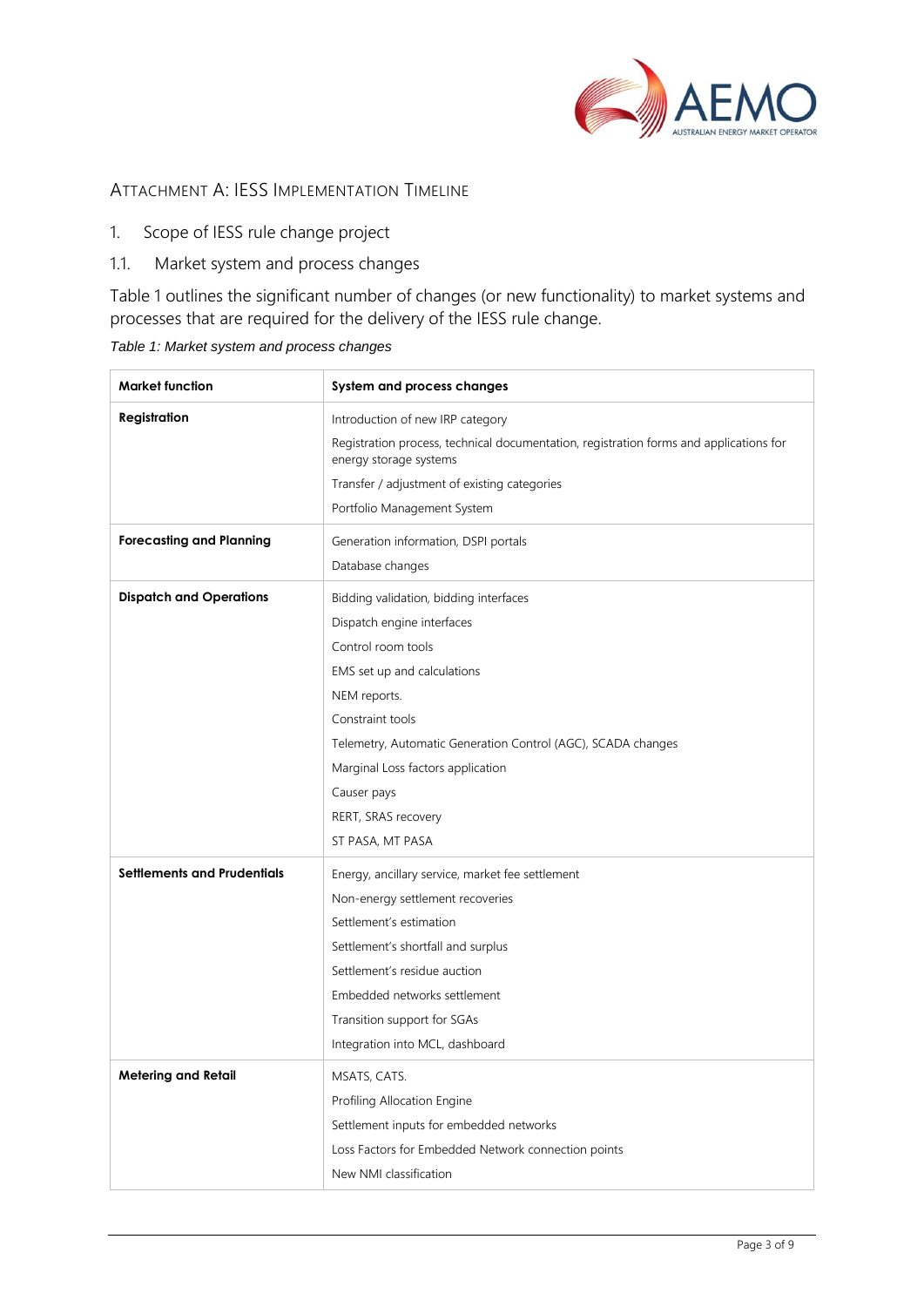

### 1.2. Regulatory changes

The following new procedures will be required as a result of the rule change:

- IRP registration and IRU classification procedures, guides, fact sheets and application forms.
- Hybrid and DC-coupled unit classification procedures, guides and fact sheets.
- Single DUID bidding guide.
- Power system operating procedures for conformance of hybrid units.
- Transfer to IRP category and reclassification.

Existing regulatory documents that are expected to require material change or require a consultation as part of their amendment are shown in the table below.

*Table 2: new and existing procedures impacted* 

| <b>Market function</b>                        | System and process changes                                                                                                                                                                                                                                                                                                                                                                                                                                                                                                                                                                                                                                                                                                                                                                                                                                                                                                                                    |
|-----------------------------------------------|---------------------------------------------------------------------------------------------------------------------------------------------------------------------------------------------------------------------------------------------------------------------------------------------------------------------------------------------------------------------------------------------------------------------------------------------------------------------------------------------------------------------------------------------------------------------------------------------------------------------------------------------------------------------------------------------------------------------------------------------------------------------------------------------------------------------------------------------------------------------------------------------------------------------------------------------------------------|
| <b>Registration and network</b><br>connection | Guide to generator exemption and classification of generating units<br>Application forms, application and transfer guides, fact sheets and related registration<br>documents relating to the Generator, Customer, Demand Response Service Provider,<br>Small Generation Aggregator and Trader categories<br>Power System Model Guidelines<br>Generator Performance Standards Template                                                                                                                                                                                                                                                                                                                                                                                                                                                                                                                                                                         |
| <b>Forecasting and Planning</b>               | MT PASA Process Description ESOO & Reliability Forecast Guidelines ISP Methodology<br>and database<br>Power System Model Guidelines Generator Performance Standards Template                                                                                                                                                                                                                                                                                                                                                                                                                                                                                                                                                                                                                                                                                                                                                                                  |
| <b>Dispatch and Operations</b>                | Schedule of Constraint Violation Penalty Factors<br>SO_OP_3705 Dispatch<br>Pre-Dispatch Process Description<br>Factors Contributing to Differences between Dispatch and Pre-dispatch Outcomes<br>Market Suspension Compensation Methodology<br>SO OP 3707 Procedures for issue of directions and clause 4.8.9 instructions<br>SO OP 3708 Non-market ancillary services<br>Market Ancillary Service Specification<br>Forward Looking Loss Factor Calculation Methodology<br>Regulation FCAS Contribution Factor Procedure<br>Intervention Pricing Methodology<br><b>FCAS Model in NEMDE</b><br>SO_OP_3717 Procedure for the exercise of the reliability and emergency reserve trader<br>SO_OP_3710 Power system operating procedures - load forecasting<br>ST PASA Process Description<br>SO_OP_3718 Outage Assessment<br>SO_OP_3719 Procedure for submitting recall information of scheduled generator<br>outages<br><b>Constraint Formulation Guidelines</b> |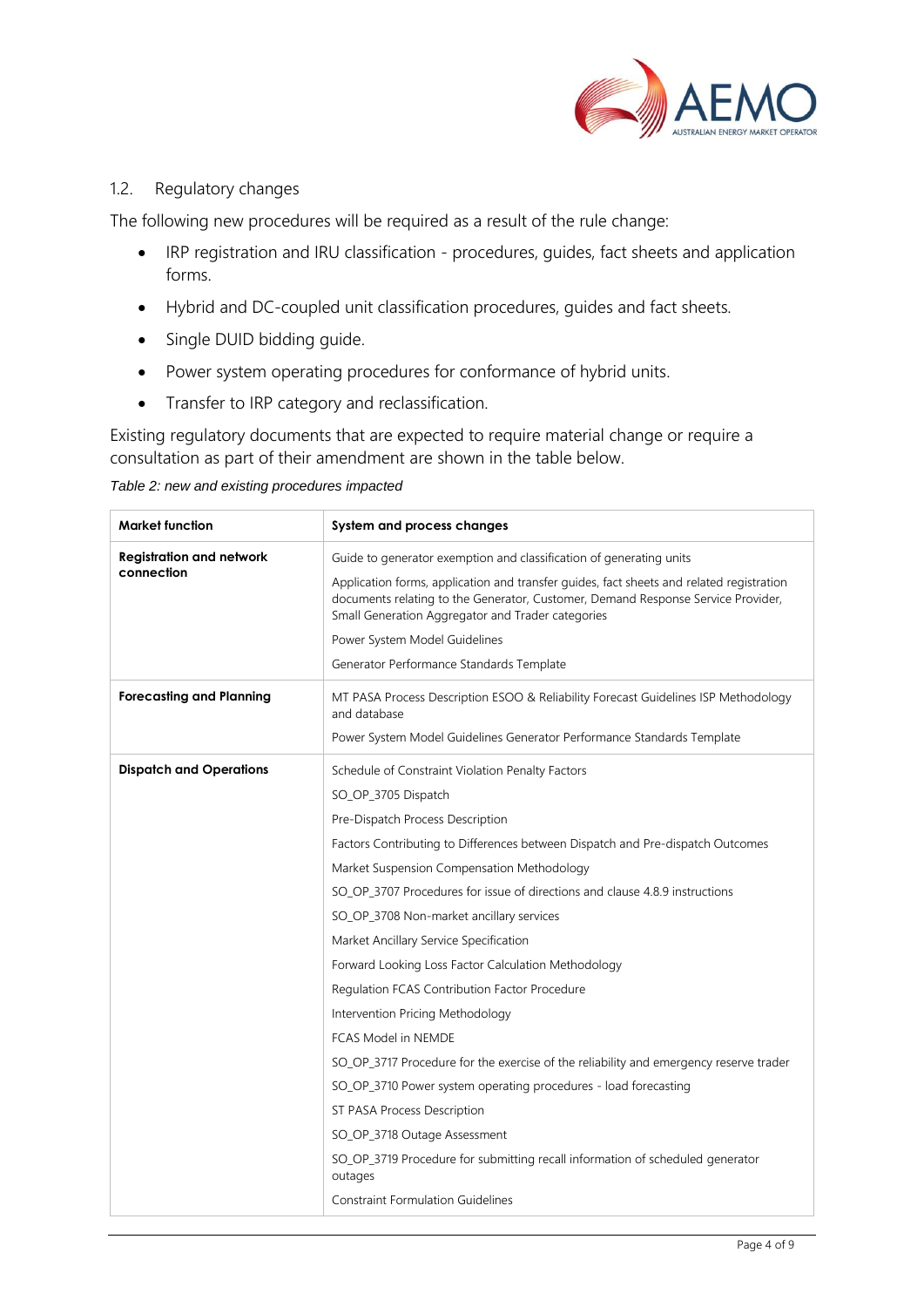

| <b>Market function</b>      | System and process changes                                                                                                                                                                                                                                                                                                                                                                |  |  |  |  |  |  |  |  |
|-----------------------------|-------------------------------------------------------------------------------------------------------------------------------------------------------------------------------------------------------------------------------------------------------------------------------------------------------------------------------------------------------------------------------------------|--|--|--|--|--|--|--|--|
| Settlements and Prudentials | NEM Settlements Estimation Guide                                                                                                                                                                                                                                                                                                                                                          |  |  |  |  |  |  |  |  |
|                             | Settlements Guide to Ancillary Service Payments and Recovery                                                                                                                                                                                                                                                                                                                              |  |  |  |  |  |  |  |  |
|                             | NEM Direction Compensation Recovery                                                                                                                                                                                                                                                                                                                                                       |  |  |  |  |  |  |  |  |
|                             | Credit Limit Procedures                                                                                                                                                                                                                                                                                                                                                                   |  |  |  |  |  |  |  |  |
|                             | NEM Direction Compensation Recovery                                                                                                                                                                                                                                                                                                                                                       |  |  |  |  |  |  |  |  |
|                             | <b>PoLR Cost Procedures</b><br>Retail Electricity Market Procedures - Glossary and Framework<br>Metrology Procedure: Part A National Electricity Market<br>Metrology Procedure: Part B Metering Data Validation, Substitution and Estimation<br><b>Exemption Procedure</b><br>MSATS Procedures: CATS Procedure Principles and Obligations<br>Operating Procedure MSATS CATS History Model |  |  |  |  |  |  |  |  |
| <b>Metering and Retail</b>  |                                                                                                                                                                                                                                                                                                                                                                                           |  |  |  |  |  |  |  |  |
|                             |                                                                                                                                                                                                                                                                                                                                                                                           |  |  |  |  |  |  |  |  |
|                             |                                                                                                                                                                                                                                                                                                                                                                                           |  |  |  |  |  |  |  |  |
|                             |                                                                                                                                                                                                                                                                                                                                                                                           |  |  |  |  |  |  |  |  |
|                             |                                                                                                                                                                                                                                                                                                                                                                                           |  |  |  |  |  |  |  |  |
|                             |                                                                                                                                                                                                                                                                                                                                                                                           |  |  |  |  |  |  |  |  |
|                             | Operating Procedure MSATS - NMI Discovery Questions and Answers                                                                                                                                                                                                                                                                                                                           |  |  |  |  |  |  |  |  |
|                             | DER Register Information Guidelines                                                                                                                                                                                                                                                                                                                                                       |  |  |  |  |  |  |  |  |
|                             | B2B Procedure Customer and Site Details Notification Process                                                                                                                                                                                                                                                                                                                              |  |  |  |  |  |  |  |  |
|                             | <b>B2B Procedure Service Order Process</b>                                                                                                                                                                                                                                                                                                                                                |  |  |  |  |  |  |  |  |
|                             | <b>B2B Guide</b>                                                                                                                                                                                                                                                                                                                                                                          |  |  |  |  |  |  |  |  |

# 2. Concurrent projects

The existing pipeline of work for retail and metering systems is the key constraint driving the timing of the delivery of the IESS rule change. Concurrent retail and metering projects include:

- Global Settlements (GS).
- Metering coordinator planned interruptions (MCPI).
- MSATS Standing Data Review.
- Stand Alone Power Systems (SAPS).
- Consumer data right (CDR).

The regulatory implementation roadmap<sup>1</sup> outlines the forward implementation program of regulatory projects, an extract of the retail and metering projects is provided at Figure 1.

The concurrent change in AEMO's processes and systems means that the development of the metering solution cannot commence until May 2022 following the completion of the Global Settlements project. In turn, the settlements solution cannot commence until the metering solution has been completed. This drives the development and testing of the metering and settlement systems into the 'final' release with a delivery date in 2024.

<sup>1</sup> <https://aemo.com.au/en/initiatives/major-programs/regulatory-implementation-roadmap>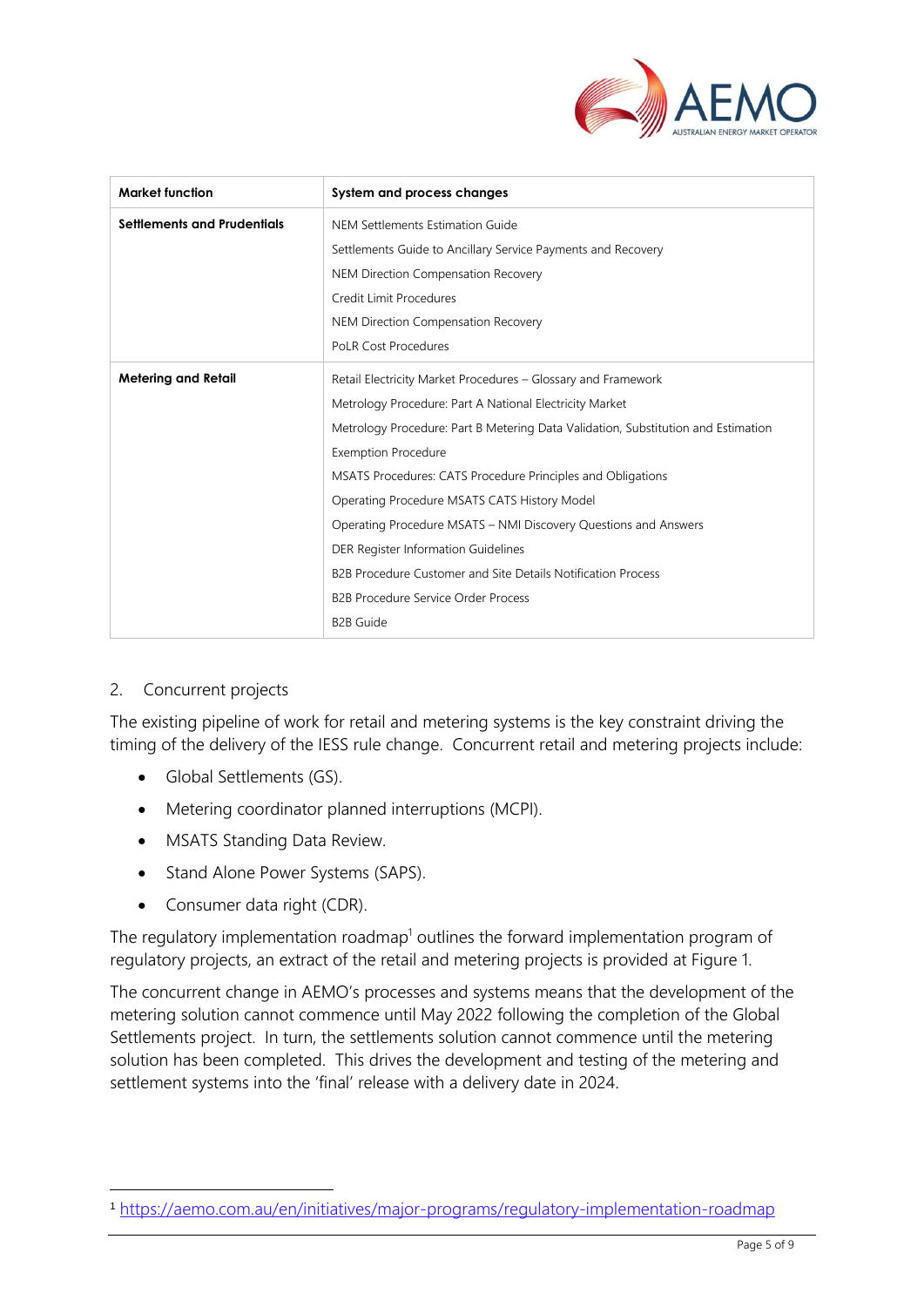

### 3. Project dependencies

AEMO has identified a large number of direct dependencies that need to be considered when planning the IESS implementation project, including:

- The ST PASA redevelopment project as well as other changes to the bidding and dispatch systems are co-requisites to the IESS project, and
- The registration model developed by the IESS project will be a co-requisite to Flexible Trading Arrangements (FTA), Scheduled Lite, Fast Frequency Response and other ESB initiatives.

AEMO will adopt a tranche delivery approach where a 'baseline' release (March 2023) will allow for dependent initiatives to build upon the functionality delivered in the IESS registration model.

The complex set of dependencies requires careful planning and well considered solution design to minimise the delivery risk associated with the implementation project.

## 4. Delivery timeline

A draft timeline for the delivery of the IESS project is included in Figure 2. The key phases of the delivery project include:

- Detailed planning and assessment phase: AEMO has commenced a detailed planning and analysis phase of work for the implementation of the rule change, this work will be completed in early 2022.
- Solution design and pilot for registration and dispatch systems by middle of 2022: Registration and dispatch experts are available and will soon commence work on the project. The Pilot will allow potential registration and dispatch solutions to be tested before starting project delivery execution. The pilot will also provide analysis to guide the prioritisation of deliverables.
- Baseline release for registration, dispatch and operational systems released in March 2023: The main components of the registration and dispatch functionality will be included in a baseline release at the end of March 2023, with integration to settlements and other market applications as part of the final release.

Transitional rules, including the provision of ancillary services by Small Generation Aggregators, will be delivered in the baseline release. The implementation of the necessary system and regulatory changes to support transitional rules will be considered further through the detailed planning phase of work.

• A final release consisting of retail and settlement systems, as well as full integration of all market systems: Project-wide activities will ramp-up in 2022 following the go-live of Global Settlements and once 5MS and WDR hyper care support activities finish.

Development of the metering solution is expected to commence in May 2022 following the completion of the Global Settlements project. The metering solution will be an input to the settlements solution with the development of these functional changes, as well as integration with other market systems, in the 'final' release.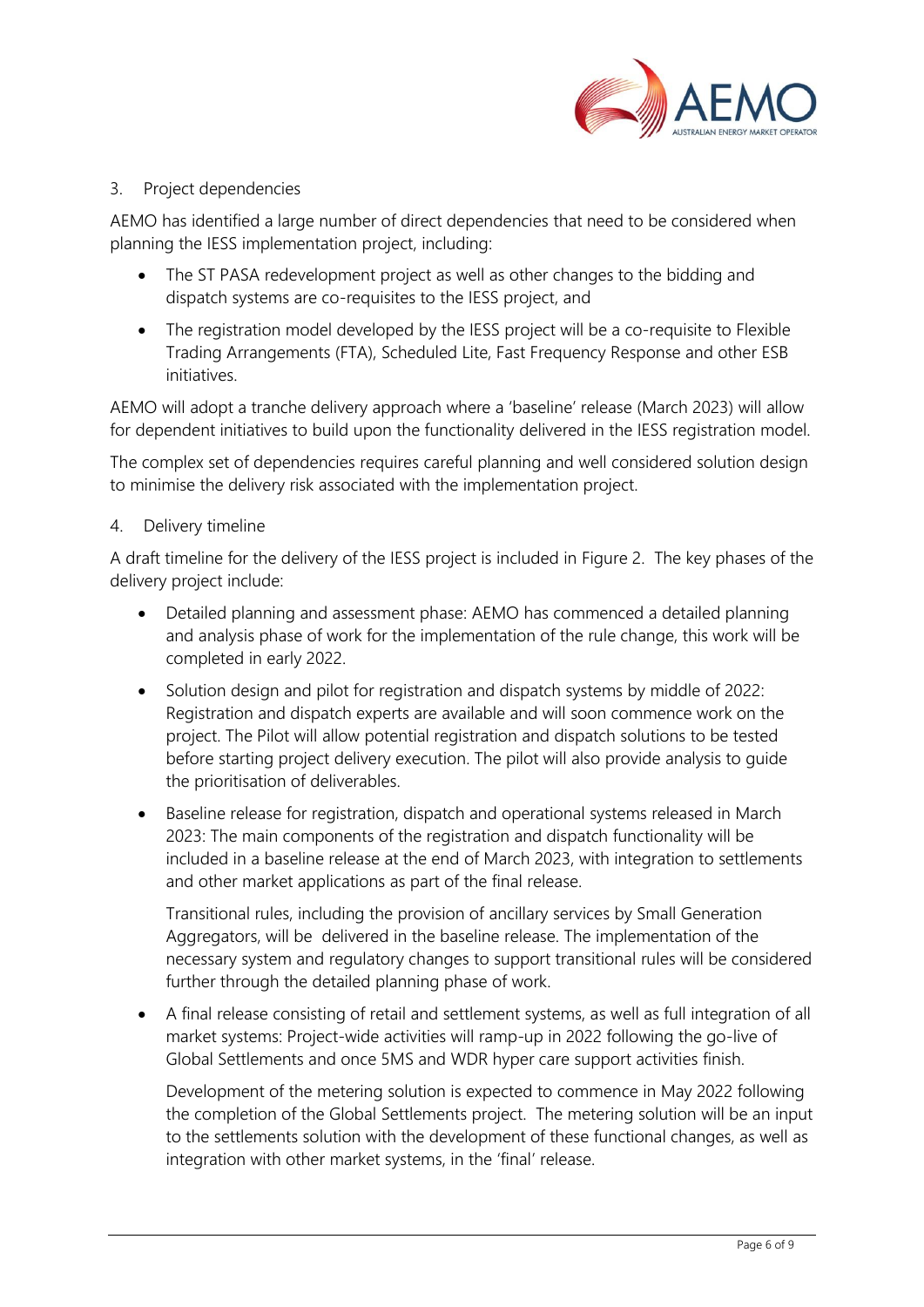

• A market trial running from February to May 2024: AEMO has included a market trial in the scope of the delivery project to provide an opportunity for participants to test changes to registration, bidding and dispatch prior to the commencement of the rules. This is important given the size and complexity of these changes.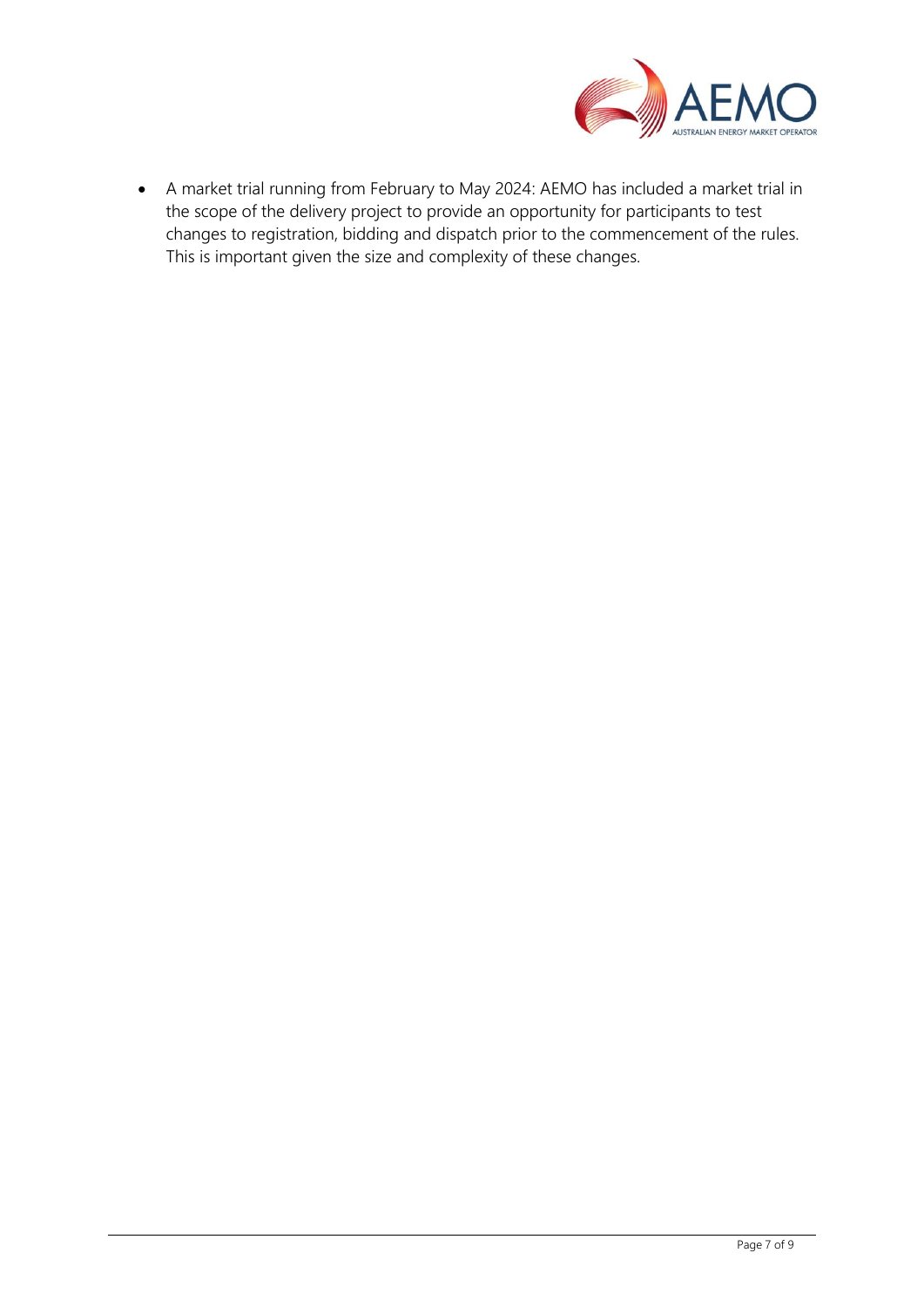

#### *Figure 1: Regulatory Implementation Roadmap Extract*

|                        | <b>National Energy Market and Gas Markets</b>     |                                                                |           |                                                              |                                                                                  |                                        |           |    |                         |      |                                                                                           |    |     |                                   |                                 |                         |      |      |  |  |  |  |  |
|------------------------|---------------------------------------------------|----------------------------------------------------------------|-----------|--------------------------------------------------------------|----------------------------------------------------------------------------------|----------------------------------------|-----------|----|-------------------------|------|-------------------------------------------------------------------------------------------|----|-----|-----------------------------------|---------------------------------|-------------------------|------|------|--|--|--|--|--|
|                        | <b>Regulatory Implementation Roadmap</b>          |                                                                |           |                                                              | Key:                                                                             |                                        |           |    |                         |      |                                                                                           |    |     |                                   |                                 |                         |      |      |  |  |  |  |  |
|                        |                                                   |                                                                |           | Policy development/market design<br><b>Rules development</b> |                                                                                  |                                        |           |    |                         |      |                                                                                           |    |     |                                   | Procedure/guideline development |                         |      |      |  |  |  |  |  |
|                        |                                                   |                                                                |           |                                                              |                                                                                  | Implementation - IT systems, processes |           |    |                         |      | <b>III</b> Indicative IT implementation                                                   |    |     | <b>Engineering Implementation</b> |                                 |                         |      |      |  |  |  |  |  |
|                        |                                                   |                                                                |           |                                                              | Committed Go-Live Date                                                           |                                        |           |    | <b>Proposed Go-Live</b> |      | Indicative Go-Live                                                                        |    |     | ♦ Estimated Go-Live               |                                 | + Updated for version 6 |      |      |  |  |  |  |  |
|                        |                                                   |                                                                |           |                                                              |                                                                                  |                                        |           |    |                         |      |                                                                                           |    |     |                                   |                                 |                         |      |      |  |  |  |  |  |
|                        |                                                   |                                                                |           |                                                              |                                                                                  | 2021                                   |           |    |                         | 2022 |                                                                                           |    |     | 2023                              |                                 |                         |      | 2024 |  |  |  |  |  |
| Impacted               |                                                   |                                                                |           |                                                              |                                                                                  |                                        |           |    |                         |      |                                                                                           |    |     |                                   |                                 |                         |      |      |  |  |  |  |  |
| <b>Industry Sector</b> | <b>Reform Status</b>                              | <b>Reform Initiative</b>                                       |           | Q1                                                           | Q2                                                                               | Q3                                     | <b>Q4</b> | Q1 | Q2                      | Q3   | <b>Q4</b>                                                                                 | Q1 | Q2  | Q3                                | <b>Q4</b>                       | Q1                      | Q2   | Q3   |  |  |  |  |  |
|                        |                                                   |                                                                |           |                                                              |                                                                                  |                                        |           |    |                         |      |                                                                                           |    |     |                                   |                                 |                         |      |      |  |  |  |  |  |
|                        | INITIATIVES WITH IT SYSTEM IMPLEMENTATION IMPACTS |                                                                |           |                                                              |                                                                                  |                                        |           |    |                         |      |                                                                                           |    |     |                                   |                                 |                         |      |      |  |  |  |  |  |
|                        |                                                   |                                                                |           |                                                              |                                                                                  |                                        |           |    |                         |      |                                                                                           |    |     |                                   |                                 |                         |      |      |  |  |  |  |  |
| Industry-wide          | Committed                                         | <b>Global Settlements</b>                                      |           |                                                              |                                                                                  | <b>IGS</b> soft start                  |           |    | GS (extern: ●           |      |                                                                                           |    |     |                                   |                                 |                         |      |      |  |  |  |  |  |
|                        |                                                   |                                                                |           |                                                              | AEMC final determination - go-live 1 May 2022                                    |                                        |           |    |                         |      |                                                                                           |    |     |                                   |                                 |                         |      |      |  |  |  |  |  |
|                        |                                                   | <b>Metering Coordinator Planned</b>                            |           |                                                              |                                                                                  |                                        |           |    |                         |      |                                                                                           |    |     |                                   |                                 |                         |      |      |  |  |  |  |  |
| Retail                 | Committed                                         | Interruptions (MCPI)                                           |           |                                                              |                                                                                  |                                        |           |    |                         |      |                                                                                           |    |     |                                   |                                 |                         |      |      |  |  |  |  |  |
|                        |                                                   |                                                                |           |                                                              | AEMO notice to reschedule to 1 May 2022, bundled with MSDR                       |                                        |           |    |                         |      |                                                                                           |    |     |                                   |                                 |                         |      |      |  |  |  |  |  |
|                        |                                                   |                                                                |           |                                                              |                                                                                  |                                        |           |    |                         |      |                                                                                           |    |     |                                   |                                 |                         |      |      |  |  |  |  |  |
| Retail                 | Committed                                         | <b>MSATS Standing Data Review (MSDR)</b>                       |           |                                                              |                                                                                  |                                        |           |    |                         |      |                                                                                           |    |     |                                   |                                 |                         |      |      |  |  |  |  |  |
|                        |                                                   |                                                                |           |                                                              |                                                                                  |                                        |           |    |                         |      | v1 MCPI and schema for MSDR go-live 1 May 2022 and v2 majority of MSDR go-live 7 Nov 2022 |    |     |                                   |                                 |                         |      |      |  |  |  |  |  |
|                        |                                                   | <b>Regulatory Arrangements for Stand Alone</b>                 |           |                                                              |                                                                                  |                                        |           |    |                         |      |                                                                                           |    |     |                                   |                                 |                         |      |      |  |  |  |  |  |
| Retail                 | In progress                                       | Power Systems (SAPS - Priority 1)                              | $\ddot{}$ |                                                              |                                                                                  |                                        |           |    |                         |      |                                                                                           |    |     |                                   |                                 |                         |      |      |  |  |  |  |  |
|                        |                                                   |                                                                |           |                                                              | AEMC recommended implementation 12 months after law and rule changes made        |                                        |           |    |                         |      |                                                                                           |    |     |                                   |                                 |                         |      |      |  |  |  |  |  |
|                        |                                                   |                                                                | $\ddot{}$ |                                                              |                                                                                  |                                        |           |    |                         |      |                                                                                           |    |     |                                   |                                 |                         |      |      |  |  |  |  |  |
| Retail                 | In progress                                       | <b>Energy Consumer Data Right</b>                              |           |                                                              |                                                                                  |                                        |           |    |                         |      | T1 <b>O</b>                                                                               |    | ا ہ |                                   | <b>13 O</b>                     |                         | T4 8 |      |  |  |  |  |  |
|                        |                                                   |                                                                |           |                                                              | CDR go-live has 4 tranches - 15 Nov 2022, 15 May 2023, 1 Nov 2023 and 1 May 2024 |                                        |           |    |                         |      |                                                                                           |    |     |                                   |                                 |                         |      |      |  |  |  |  |  |
| Retail                 | Proposed - Review                                 | Review of Regulatory Framework for<br><b>Metering Services</b> | $\ddot{}$ |                                                              |                                                                                  |                                        |           |    |                         |      |                                                                                           |    |     | <b>Alla</b>                       |                                 |                         |      |      |  |  |  |  |  |
|                        |                                                   |                                                                |           |                                                              | IT implementation likely but not yet clear, dependent on review outcomes?        |                                        |           |    |                         |      |                                                                                           |    |     |                                   |                                 |                         |      |      |  |  |  |  |  |